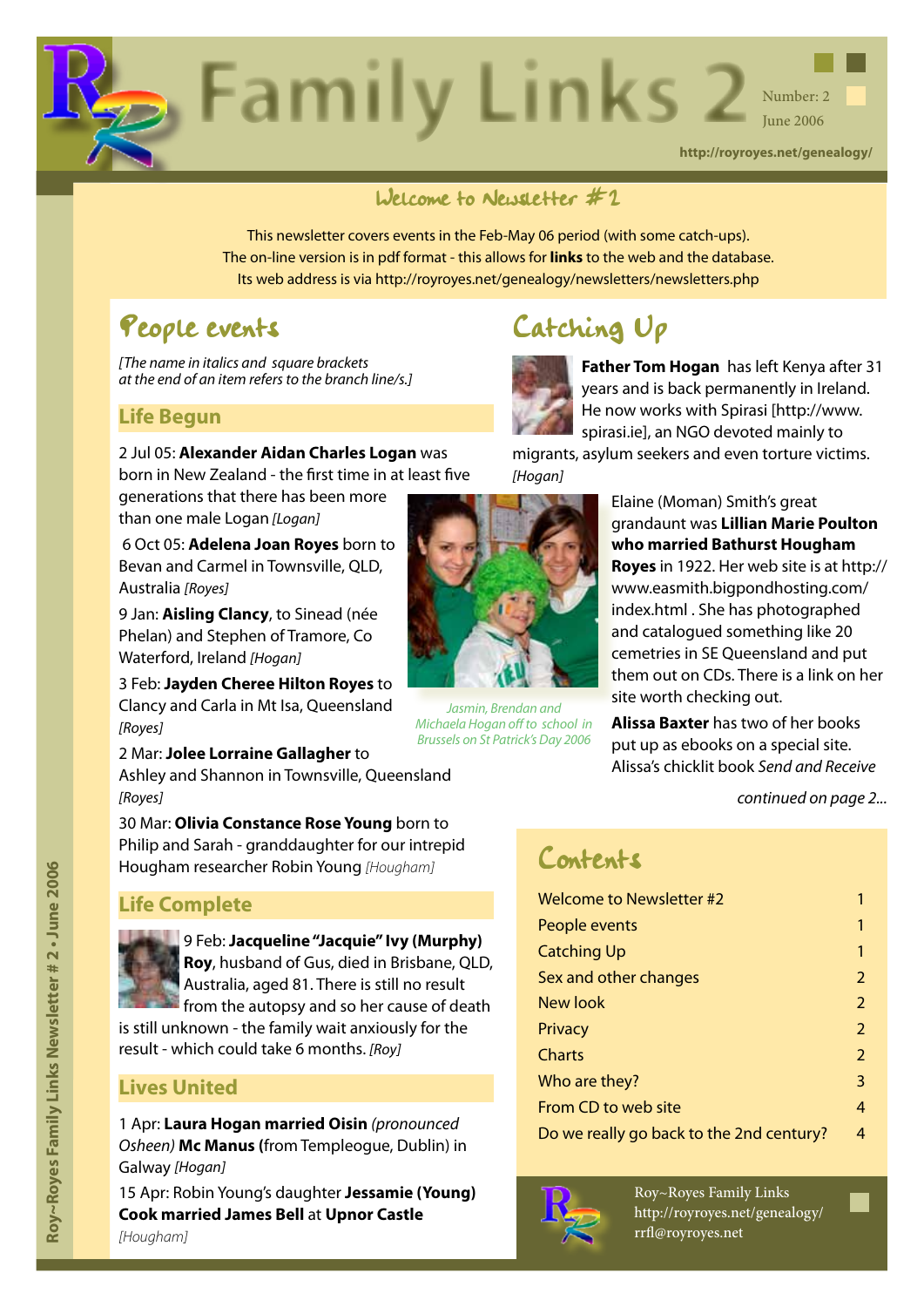#### <span id="page-1-0"></span>**Catching up** *continued*

received very good reviews. Her web site is at http://www. alissabaxter.net/ *[Russell]*

**[Tessa \(Russell\) Baxter](http://royroyes.net/genealogy/getperson.php?personID=I1110&tree=rr_tree)** continues to enter cycle races and has improved radically, she assures us. She and her hubby recently completed South Africa's Cape Argus Cycle Classic, where one cycles around the Cape Peninsula. *see* http:// www.cycletour.co.za Tessa writes: "I get a warm feeling pedalling into Fish Hoek, where I was born, through Simonstown where my dad Desmond Russell was born (1918). I think of many happy days spent on the beach there with my Cooper cousins." *[Russell]*

**[Jennie Hogan](http://royroyes.net/genealogy/getperson.php?personID=I428&tree=rr_tree)** has a few things happening at the moment: first baby is due this month (partner Jonathan Lightbourne); she has, by the time you read this, completed her final pharmacy exams; and she starts work at **[Hereford county](http://www.nhs.uk/England/Hospitals/showHospital.aspx?id=RLQ01)  [hospital](http://www.nhs.uk/England/Hospitals/showHospital.aspx?id=RLQ01)** in September. How many pharmacists are there in the Hogan clan?? *[Hogan]*

*Thanks for contributions: Jack Hogan, Anne Phelan, Nola Gallagher, Joy Logan, Robin Young, Tony Roy, Tessa Baxter, Jennie Hogan, Joan Smith*

*––––––*

Two new sections have been added to the web site:

*Articles* is a section designed to overcome the fact that items in Histories are only visible if they are linked to a person or family. This section contains articles of general interest.

*Health* looks at issues of health and genetics. A register of known genetic conditions in the family tree has been started.

#### **The Web Site**

Sex and

### other changes

I was puzzled to see that every time I imported the family tree data file from my computer to the web site, hundreds of records claimed to have been changed when I had not done a thing to them. It turned out there were 1600 such records..

I discovered that many of the records on my computer recorded the last changed date as "Imported". And when they



were uploaded to the web site, my web site settings couldn't handle that and gave them the date of the current upload. So they were "new"

everytime I uploaded.

When investigating these imported records, I also found that, in files imported from my brother George, many females were classified male, and *all* single male records appeared on the "female side" of the page layout.

So if you find you have changed sex, or were wondering what had been changed in supposedly changed files, my apologies for the confusion. I have worked through my computer's data to weed out all these problems - so now there are 1600 records last updated in early February 2006 whose only change was to change the last-changed date or the sex of the person.

*The What's New section and the RSS feed should now be more accurate***.** 

### New look



I introduced a new look to the site on 1 May. The main advantage of this layout is the more extensive menu in the left hand margin.

## Privacy

The settings for visitors (not registered and not logged in) have been changed so that they can see only *initials* and surname of living people. I have also begun a process whereby *photos of living people will not appear* unless you are logged in. There is an article on [Privacy](http://royroyes.net/genealogy/histories/spt_privacy.php) in the Support section. However, please note that "living" people are people with a birth date after 1901 and no death date. This means that if there is no birth date the person is not (technically) classified as living!



Charts (in Overview) have been changed so that their formats, where possible, read across the page. This should make it easier to follow than the cascading style I have been using - which was narrow but could be very long, making it more difficult to see siblings.

**If you cannot remember your R~RFL log-in details***, you can ask the system to send them to you (use the log-in window) by typing in your registered email address. If you cannot remember which email address you used, I can help you. And with your user name. However, I cannot tell you what your password is. You do have privacy!*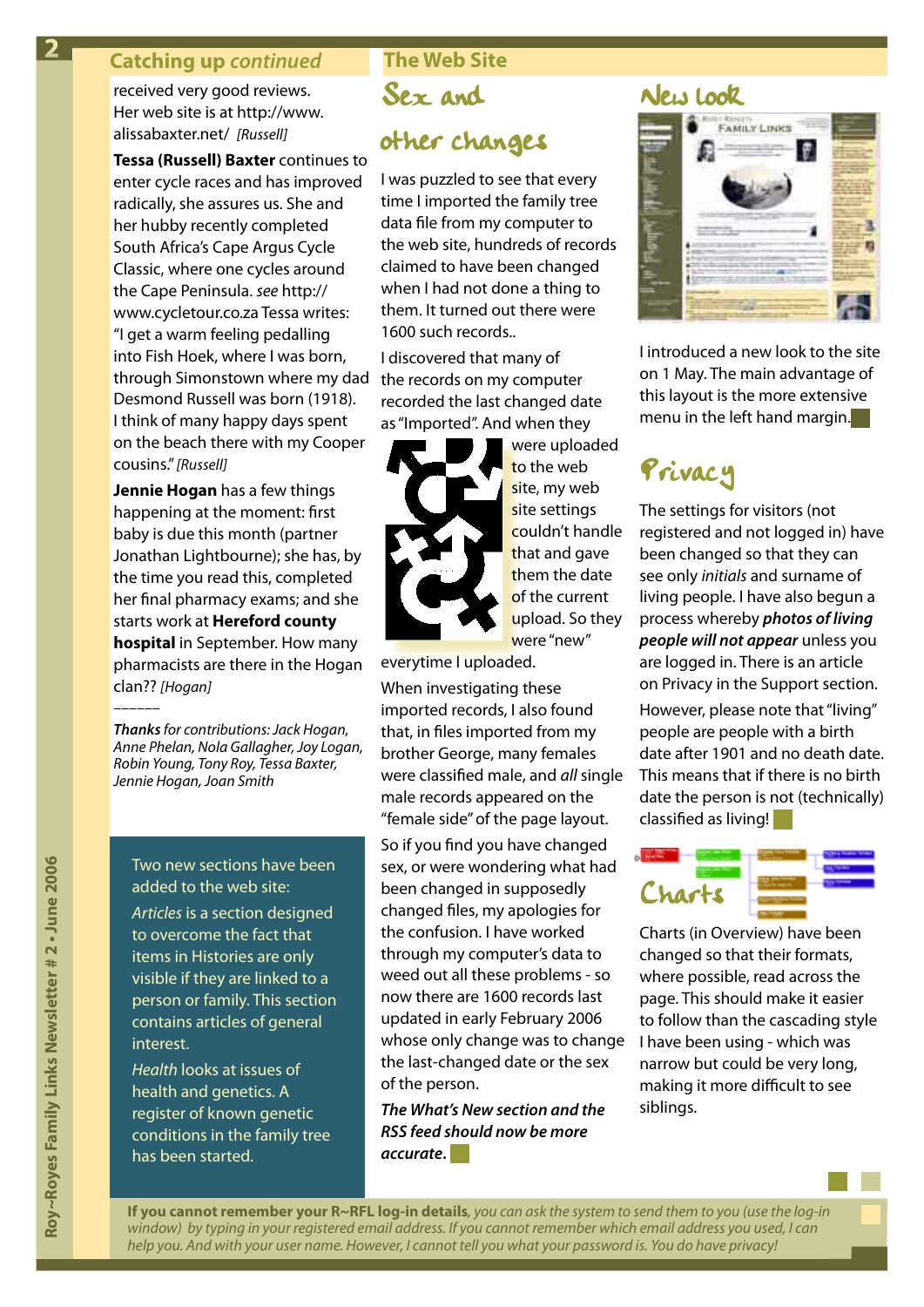# <span id="page-2-0"></span>The Web Site Web Site Who are they?



 This is the wedding of **[Bert Royes and Mary Moody](http://royroyes.net/genealogy/familygroup.php?familyID=F24&tree=rr_tree)** in Mareeba, Queensland, in 1906. Can you suggest who any of the other people in the photo might be?

And to the right are four of their daughters. I cannot quite reconcile who I think they are with their apparent ages. Can you help? [Click on the photo for a larger view]





The photo on the left is labelled "RON2" in a folder on George Roy's computer ROYES/THOMASMORDAUNT/ Which Ron is he?

Email me at admin@royroyes. net if you can help with any of the above.